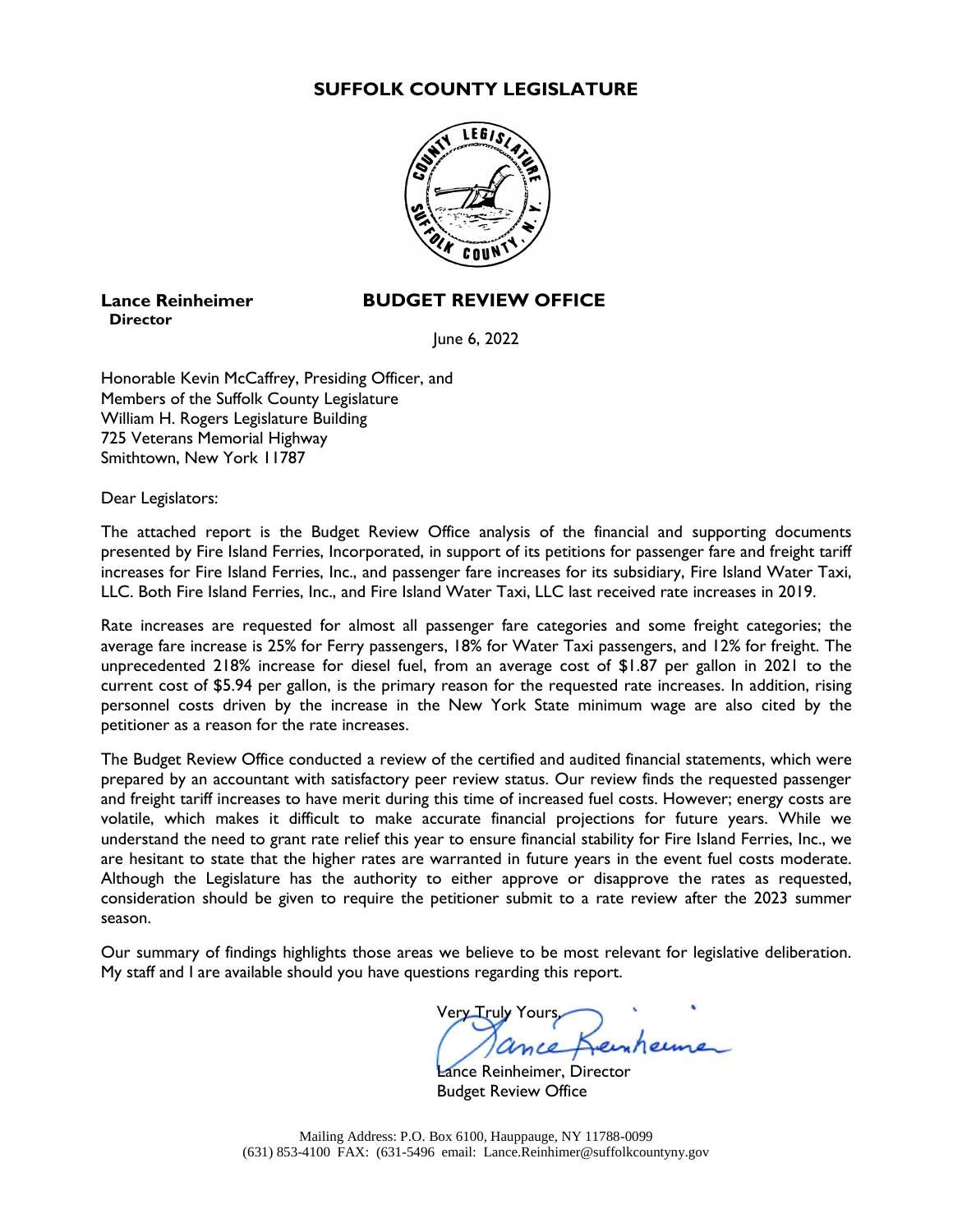# Review of **Fire Island Ferries, Inc. and Fire Island Water Taxi, LLC**

**Petitions for 2022 Rate Increase**

**June 6, 2022**

**Budget Review Office Suffolk County Legislature Smithtown, New York 11787**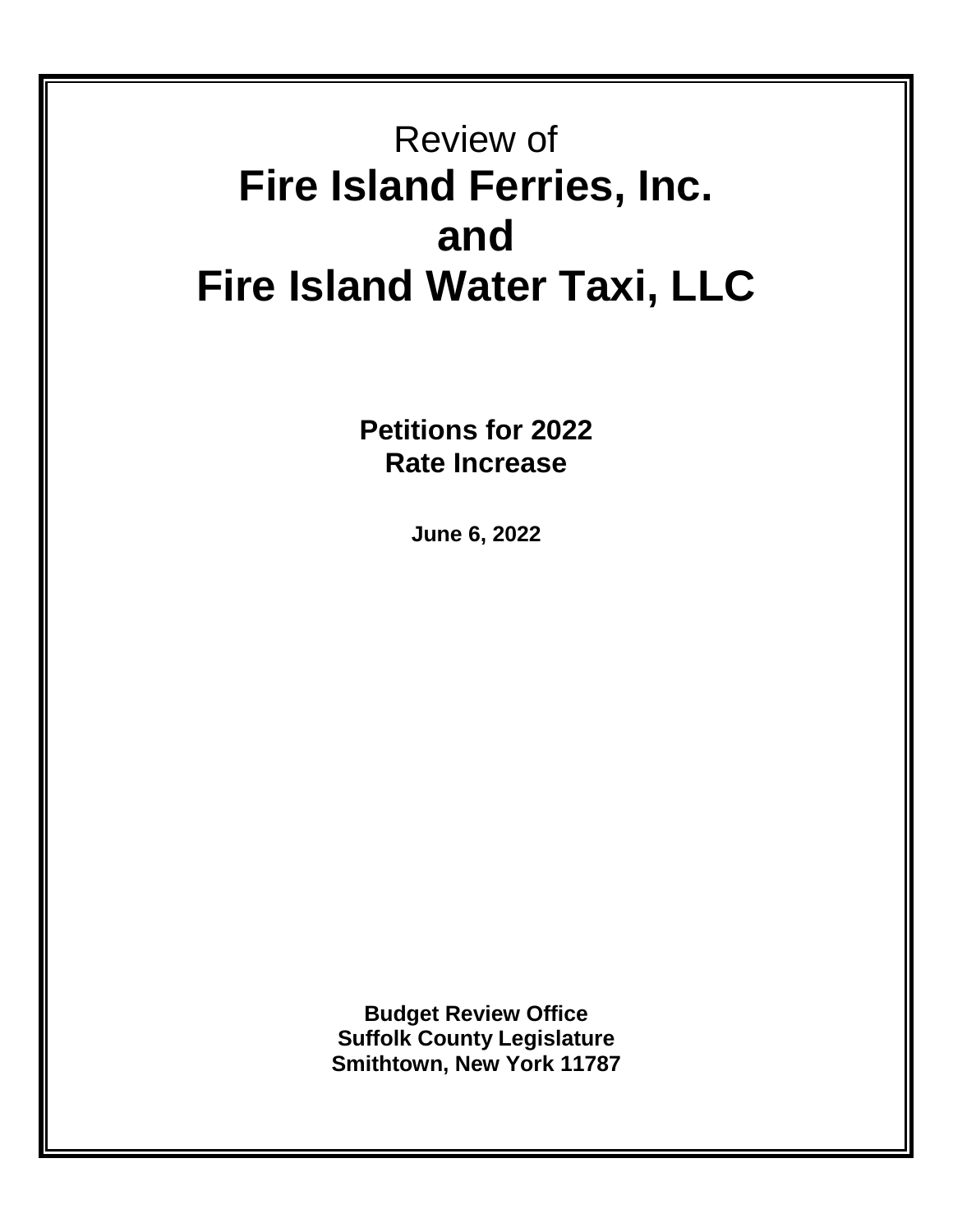# **Analysis of Fire Island Ferries, Inc. and Fire Island Water Taxi, LLC Petitions for Rate Alteration**

# **Summary of Findings**

- Fire Island Ferries, Inc. and its wholly owned subsidiary, Fire Island Water Taxi, LLC, filed petitions and supporting documents for rate relief with the Clerk of the Legislature on May 11, 2022.
- Fire Island Ferries, Inc. has complied with the provisions of Chapter 455 of the Suffolk County Code including submission of the required certified and audited financial statements by an accountant providing proof of satisfactory peer review for both petitions.
- Fire Island Ferries, Inc. and Fire Island Water Taxi, LLC were last granted rate increases in 2019.
- The cash control system used by both Fire Island Ferries, Inc. and Fire Island Water Taxi, LLC is sufficient to safeguard the company's assets and protect the public's interest.
- According to the petitions, audited financial statements and financial projections submitted by the petitioner, a combination of rising fuel costs, rising wage and benefit costs, have resulted in decreasing profits and margins since 2019 for Fire Island Ferries, Inc. and Fire Island Water Taxi, LLC.
- Fire Island Ferries, Inc. requests an unweighted average rate increase of approximately 25%. The most commonly sold ticket, round trip adult fare, increases by 19% from \$21 to \$25.
- Fire Island Water Taxi, LLC requests an unweighted average rate increase of 18% for lateral service and 13% for cross-bay service. The most commonly sold ticket, Fire Island Pines - Cherry Grove, increases 20% from \$10 to \$12.
- Fire Island Ferries. Inc. requests an average increase of 12% for freight tariffs for a projected 20% increase in annual revenue.
- Without rate relief, both Fire Island Ferries, Inc. and Fire Island Water Taxi, LLC are projected to experience operating losses in 2022, primarily due to the extraordinary rise in fuel costs.
- If proposed rates are approved, the projected revenue increase is 19.4% for Fire Island Ferries, Inc. and 20% for Fire Island Water Taxi, LLC, when compared to the projected revenue without rate relief. The Transportation CPI index growth since the last rate increase was 25.4%.
- The unexpected increase in fuel costs may impact the companies' ability to operate if there is no rate relief; therefore, we support the requested rate increases. The requested rate relief allows Fire Island Ferries, Inc., and its subsidiary, Fire Island Water Taxi, LLC, to mitigate the 2022 increases in wages, employee benefits, and the unprecedented increases in fuel costs.
- Due to the volatility of fuel prices the Legislature might therefore consider time-limiting the rate increase and/or requiring a rate review after the 2023 summer season.
- We do not support the use of the petitioner's formula in the calculation of future rate increases based on the Transportation CPI.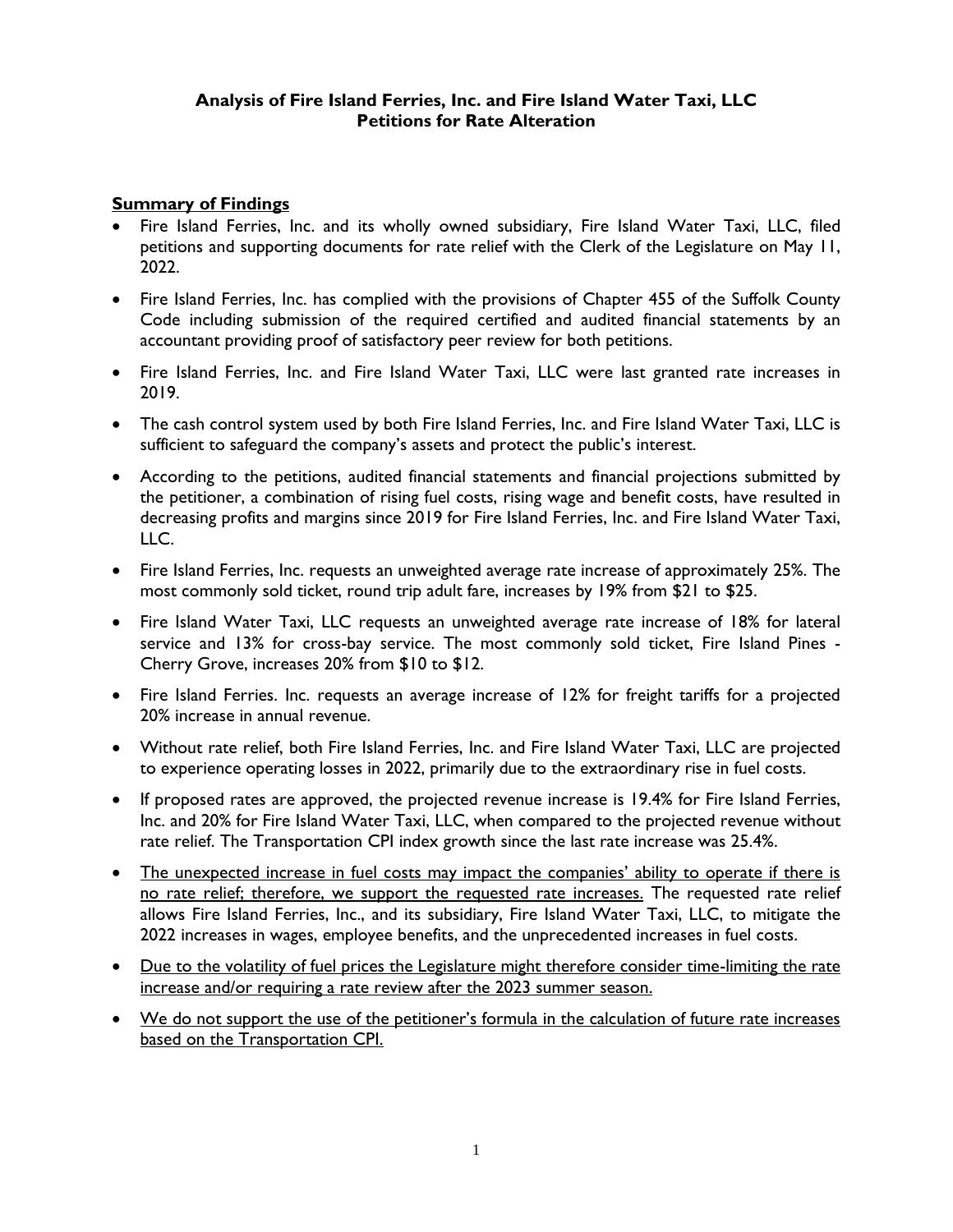# **Introduction**

All ferry service operators who transport passengers and/or freight across bodies of water within the boundaries of Suffolk County are required to obtain licenses and rate approvals from the Suffolk County Legislature in accordance with Chapter 455 of the Suffolk County Code as authorized by Section 131-g of the Highway Law, Article 8 of the Navigation Law and Article 6 of the Transportation Corporations Law. The intent of the Suffolk County Ferry Service Law is to assure "continuous and adequate ferry service in Suffolk County". The licenses granted by the County are not exclusive; licenses may be granted to as many qualified service providers as deemed necessary to assure the legislative intent.

Fire Island Ferries, Inc. and its subsidiary, Fire Island Water Taxi, LLC, submitted petitions on May 11, 2022 to the Suffolk County Legislature seeking authorization for increases in its rates as provided for by Section 131-g of the New York State Highway Law. Fire Island Ferries, Inc. provides cross-bay passenger and freight service to Fire Island communities in the Town of Islip. Fire Island Water Taxi, LLC provides lateral passenger service for Fire Island communities in the Town of Islip.

# **Scope of the Report**

The Budget Review Office (BRO) reviews the application and presents its findings in a report to the Legislature for their consideration, pursuant to Chapter 455, Section 3 of the Suffolk County Code. Applicants are required to submit audited financial statements for the previous two years of operation. Fire Island Ferries, Inc. provided audited financial statements and supplementary information for their three fiscal years ending September 30, 2019, 2020 and 2021, for both Fire Island Ferries, Inc. and for Fire Island Water Taxi, LLC. King and Associates, CPA, P.C. audited and certified both sets of financial statements. The firm has been peer reviewed within the last five years, as required by Chapter 455-3 (D) of the Suffolk County Code. Audited financial statements are intended to provide an independent, competent, and objective presentation of operations. In cooperation with the petitioner, King and Associates also prepared forecasts for 2022 based on the previous years' financial statements. Any financial forecasts presented in this report are based upon assumptions of future events and should not be construed as facts.

Our review included an evaluation of the assumptions used in the applicant's 2022 forecast of revenue and expenses and an analysis of the submitted financial statements along with supplementary information on revenue, expenses and ridership data for 2020 and 2021. We also toured the petitioner's fixed place of business in Bay Shore, to review cash controls and freight receiving procedures.

# **Analysis of the Petitions for Rate Relief**

The findings presented here are intended to aid the Legislature in its deliberations on the rate alterations requested by Fire Island Ferries, Inc. and Fire Island Water Taxi, LLC.

# *The Petitions Seeking Rate Relief*

The petitions submitted by Fire Island Ferries, Inc. and for its wholly owned subsidiary, Fire Island Water Taxi, LLC on May 11, 2022 state that the ferries are for-profit transportation corporations organized under the Transportation Corporations Law of the State of New York. They have been and remain in good standing under the law and are authorized and licensed to operate passenger and freight ferries between Bay Shore, New York and various communities on Fire Island, New York, and to operate laterally along Fire Island with various ports of embarkation. Their latest license approval was in 2021, pursuant to Resolution No. 418-2021 for Fire Island Ferries, and Resolution No. 458-2021 for Fire Island Water Taxi, LLC. Both licenses expire March 15, 2024.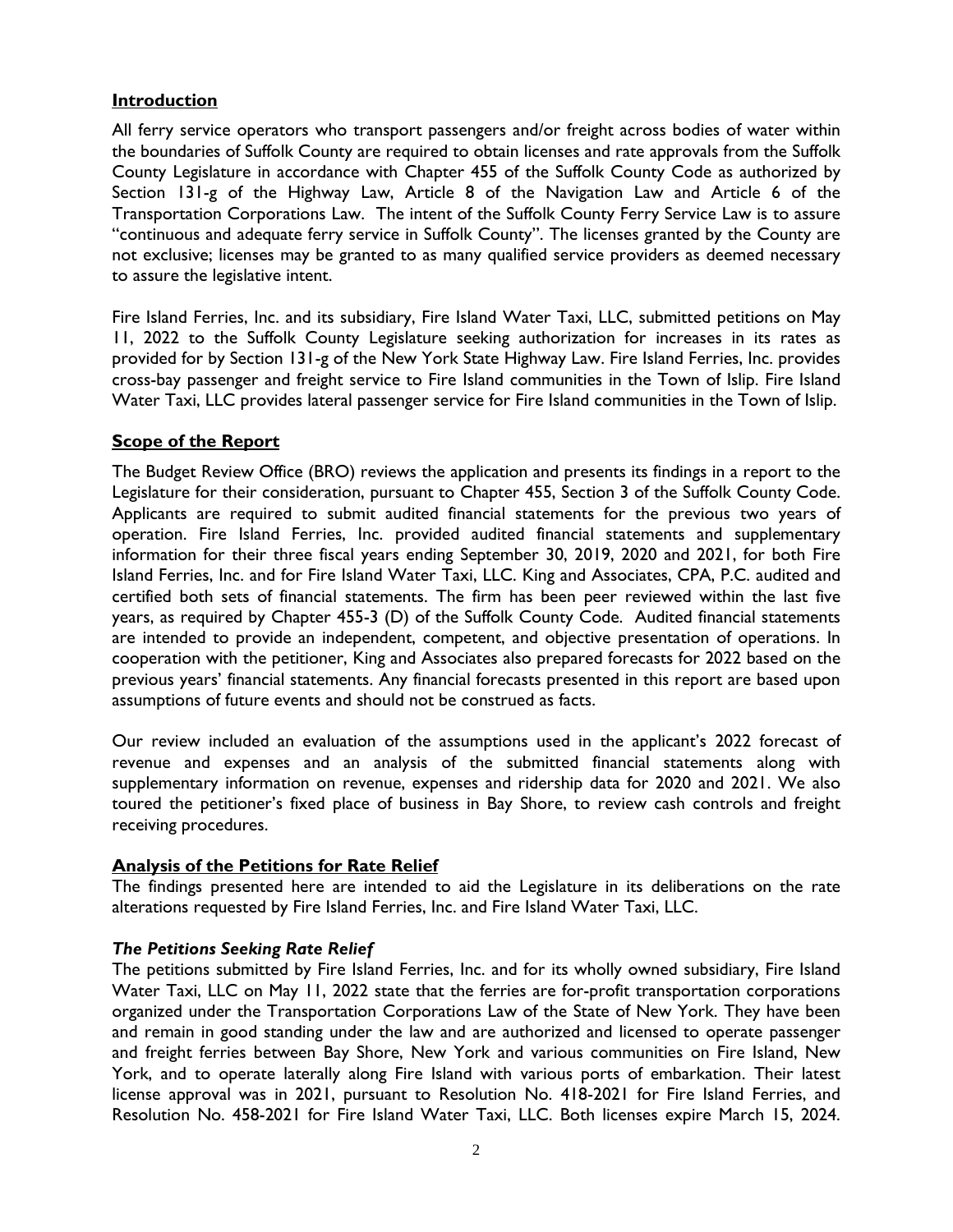The current rate structures were approved in 2019. Resolution No. 272-2019 approved the current fare structure for Fire Island Ferries, Inc. and Resolution No. 273-2019 approved the current rates for Fire Island Water Taxi, LLC.

According to the petition, the 2022 projected net loss forecast for the both the Ferry and Water Taxi operations indicate that rate relief is necessary. The petition also cites "decreasing return on investment", as a factor in seeking rate relief. The Legislature has not previously embraced this concept in its considerations of rate relief petitions.

Since the last rate relief in 2019, Fire Island Ferries, Inc. built and purchased one ferry vessel for \$3.25 million and a water taxi vessel for \$650,000. Fire Island Ferries, Inc. expects delivery of a \$1.5 million freight vessel in July 2022. The two companies have experienced cost increases in employee wages, benefits and fuel.

The petitions submitted on May 11, 2022 seek to increase and restructure passenger fares for most cross-bay and lateral service provided by both entities, as well as for certain freight rates. Based on the proposed rate increases, the petitioner projects 2022 Fire Island Ferries, Inc. operating revenue to increase by 20% as compared to its current rates. The petitioner projects 2022 Fire Island Water Taxi, LLC operating revenue to increase by 19.4% as compared to its current rates. The projections prepared by King and Associates to support rate relief, forecast a 2022 loss of \$635,845 *without* rate relief for Fire Island Ferries and a 2022 loss of \$213,751 for Fire Island Water Taxi, LLC. According to the forecast, if rate relief is granted, the petitioner projects positive operating income of \$1,096,373 for Fire Island Ferries, Inc. and \$211,096 for Fire Island Water Taxi, LLC. As with any financial forecast, these forecasts are based upon assumptions of future events and should not be construed as facts.

#### *Comparison of Current and Proposed Rates*

The requested rate relief increases the fares for most passenger categories for both Fire Island Ferries, Inc. and Fire Island Water Taxi, LLC. Passenger fares will increase by unweighted averages of 25% for Ferries, 18% for Water Taxi lateral service, 13% for Water Taxi cross-bay service and 12% for freight.

If the proposed rates are approved, the most commonly sold Fire Island Ferries, Inc. ticket, roundtrip adult, increases by 19% from \$21 to \$25. The most commonly sold Water Taxi, LLC lateral fare ticket, Fire Island Pines - Cherry Grove, increases 20% from \$10 to \$12. The base fare for the most commonly sold Water Taxi cross-bay trip, in-season evening Ocean Beach - Bay Shore, increases 11.1% from \$225 to \$250 plus each additional passenger over six per trip increases 17% from \$15.00 to \$17.50.

If rate relief is granted, freight rates will increase by an unweighted average of 12%. The petitioner forecasts a 20% increase in freight revenue compared to projections at current rates. The average increase for freight items excluding charter is \$1.65. Freight tariffs accounted for approximately 24% of Fire Island Ferries revenue in 2020 and 2021.

The following tables summarize the proposed passenger fares included in the current petition that account for more than 90% of all passenger revenue for Fire Island Ferries, Inc. and Fire Island Water Taxi, LLC. A schedule of all rate changes is contained in Appendices A and B of this report.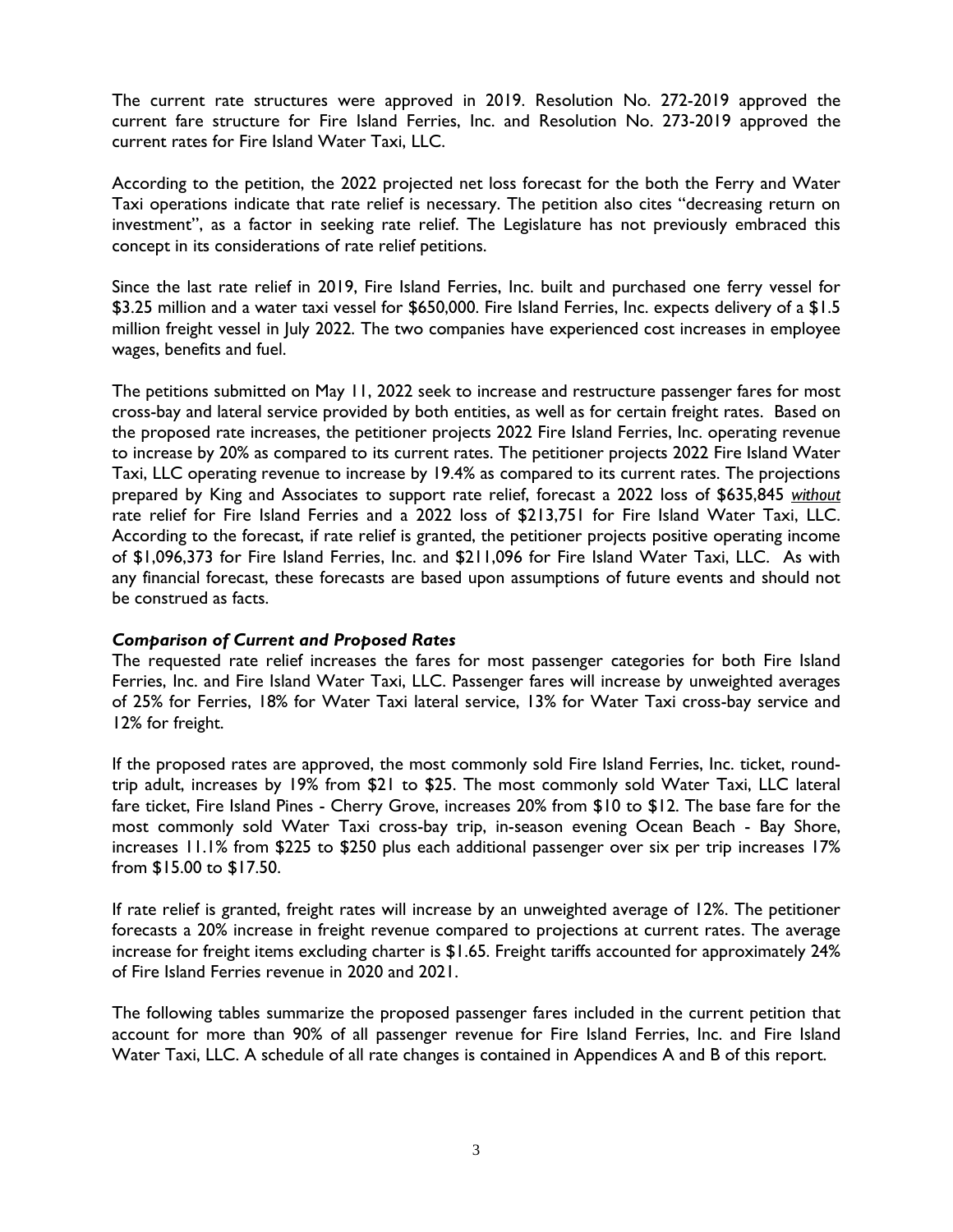#### **Fire Island Ferries—Selected Fares CURRENT PROPOSED % CHANGE Current Price per Trip Proposed Price per Trip Round Trip Adult 821.00** \$25.00 **19% \$10.50** \$12.50 **40 trip Adult 10 trip Adult** \$330.00 \$442.00 **34%** \$8.25 \$11.05 **One Way 611.00** \$13.00 **18%** \$11.00 \$13.00 **Villages and other bulk ticket book sales (40 Ticket Books) Ocean Beach\* (2022-2023 season)** \$247.50 \$331.50 34% \$6.19 \$8.29 **Ocean Beach\* CCEAN BEACH**<br>(2023-2024 season) N/A \$380.35 15% \$8.29 \$9.51 **Saltaire** \$10.22 \$331.50 \$408.85 \$8.29 \$10.22 **All Other Villages/ Organizations** \$331.50 \$408.85 23% \$8.29 \$10.22 **Restricted Fire Island Workers (40 ticket Book) Off season use ONLY** \$260.00 \$350.00 \$35% \$6.50 \$6.50 \$8.75 *Passenger fares comprise approximately 80% of Fire Island Ferries revenue*

**Summary of Proposed Ferry Fare Structures**

\* *The new two-year landing agreement between Fire Island Ferries and the Village of the Ocean Beach contains two provisions for bulk ticket purchases. In 2022-23, a single bulk purchase of 1,750 40-trip books by a village agent will be at 75% of the standard 40-trip cost. In 2023, 400 books may be purchased at 90% of the standard book price, and up to an additional 1,500 books may be purchased at 85% of the standard price. The table reflects a blended rate for a total of 1,900 books for Ocean Beach in 2023-2024.*

Although Fire Island Ferries, Inc., maintains a lateral license for service along Fire Island for the communities of Kismet, Fair Harbor, Dunewood, Atlantique, Seaview and Ocean Bay Park, and the Villages of Ocean Beach and Saltaire, only Fire Island Water Taxi, LLC currently provides lateral service.

| Juliului j                                    |                   |                          |                |                 |          |
|-----------------------------------------------|-------------------|--------------------------|----------------|-----------------|----------|
| Fire Island Water Taxi-Selected Lateral Fares |                   |                          | <b>CURRENT</b> | <b>PROPOSED</b> | % CHANGE |
| <b>Fire Island Pines</b>                      | $\leftrightarrow$ | <b>Cherry Grove</b>      | \$10.00        | \$12.00         | 20.0%    |
| Ocean Beach                                   | $\leftrightarrow$ | <b>Kismet</b>            | \$13.00        | \$15.00         | 15.4%    |
| <b>Ocean Beach</b>                            | $\leftrightarrow$ | <b>Atlantique</b>        | \$9.00         | \$12.00         | 33.3%    |
| Ocean Beach                                   | $\leftrightarrow$ | <b>Fair Harbor</b>       | \$10.00        | \$13.00         | 30.0%    |
| Ocean Beach                                   | $\leftrightarrow$ | <b>Ocean Bay Park</b>    | \$9.00         | \$12.00         | 33.3%    |
| Ocean Beach                                   | $\leftrightarrow$ | <b>Cherry Grove</b>      | \$17.00        | \$19.00         | 11.8%    |
| <b>Ocean Beach</b>                            | $\leftrightarrow$ | <b>Saltaire</b>          | \$13.00        | \$15.00         | 15.4%    |
| Ocean Beach                                   | $\leftrightarrow$ | <b>Fire Island Pines</b> | \$19.00        | \$21.00         | 10.5%    |
| <b>Ocean Beach</b>                            | $\leftrightarrow$ | <b>Sailors Haven</b>     | \$15.00        | \$17.00         | 13.3%    |
| <b>Ocean Bay Park</b>                         | $\leftrightarrow$ | <b>Kismet</b>            | \$15.00        | \$17.00         | 13.3%    |
| <b>Ocean Bay Park</b>                         | $\leftrightarrow$ | <b>Fire Island Pines</b> | \$17.00        | \$19.00         | 11.8%    |
| <b>Ocean Bay Park</b>                         | $\leftrightarrow$ | <b>Cherry Grove</b>      | \$15.00        | \$17.00         | 13.3%    |
| <b>Kismet</b>                                 | $\leftrightarrow$ | <b>Atlantique</b>        | \$11.00        | \$13.00         | 18.2%    |
| <b>Kismet</b>                                 | $\leftrightarrow$ | <b>Fair Harbor</b>       | \$11.00        | \$13.00         | 18.2%    |
| <b>Fire Island Pines</b>                      | $\leftrightarrow$ | <b>Water Island</b>      | \$13.00        | \$15.00         | 15.4%    |
| <b>Cherry Grove</b>                           | $\leftrightarrow$ | <b>Seaview</b>           | \$17.00        | \$19.00         | 11.8%    |

**Summary of Proposed Fare Structures**

*In 2021, Lateral fares comprised approximately 48% of all Fire Island Water Taxi Revenue*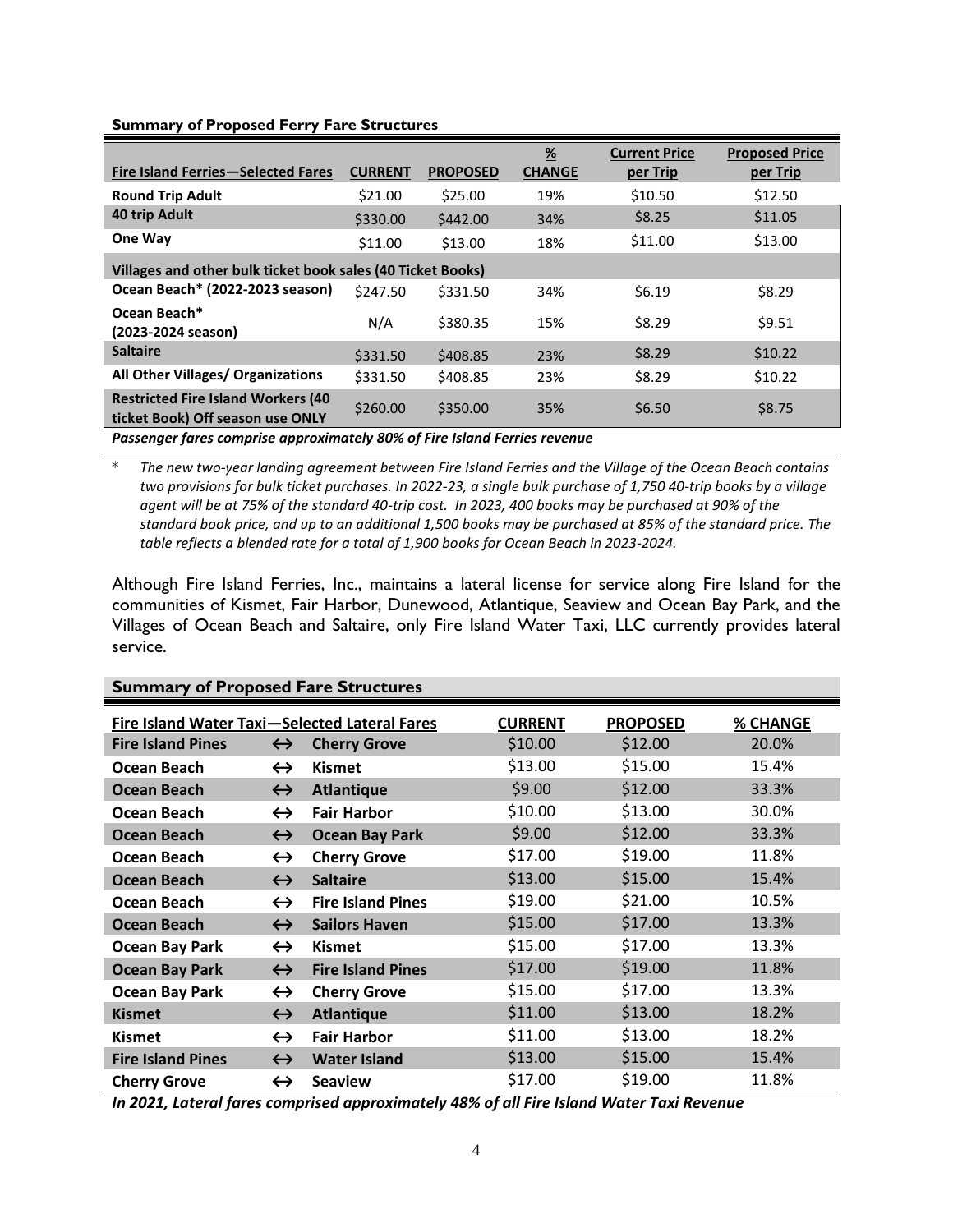| Fire Island Water Taxi-Selected Cross-Bay | <b>CURRENT</b><br><b>FARE</b> | <b>PROPOSED</b><br><b>FARE</b> | <b>PERCENTAGE</b><br><b>CHANGE</b> |
|-------------------------------------------|-------------------------------|--------------------------------|------------------------------------|
| Seasonal, Day, up to six passengers       | \$200.00                      | \$225.00                       | 12.5%                              |
| Seasonal, Night, up to six passengers     | \$225.00                      | \$250.00                       | 11.1%                              |
| Off-Season, Day, up to six passengers     | \$225.00                      | \$275.00                       | 22.2%                              |

**Off-Season, Night, up to six passengers**  $$300.00$  \$325.00 8.3% **Seasonal, Additional Passenger**  $\qquad 515.00$  \$17.50 16.7%

**minimum six passengers.**  $\frac{30.00}{530.00}$  \$30.00 0.0%

*In 2021 Cross-Bay Fares comprise approximately 52% of all Fire Island Water Taxi revenues*

# **Summary of Proposed Fare Structures for Cross Bay Service**

*Comparison with Transportation Consumer Price Index (CPI)*

**Special Late Night Seasonal One Way, per person,** 

Pursuant to § 455-3 (I) of the Suffolk County Ferry Service Law, the petitioner has included a request to allow rate alterations by applying the Transportation Component of the Consumer Price Index for Urban Customers (New York and Northern New Jersey). If the CPI change from February 2019 (215.269) to April 2022 (270.029) was applied to the current rates for Fire Island Ferries, we estimate a rate increase of up to 25.4% would be authorized. The petitioner's proposed rates are on average less than the growth in the CPI Transportation Component, as is their forecasted revenue using the proposed rates.

The Petitioner's requested rate alteration formula, contained in the section "Rate Alteration by Formula" in the Resolutions included in the petition, uses a formula beginning in 2008, eleven years prior to the petitioner's last adopted rate increase in 2019. If the formula contained in the petition were used, rates could rise to 38% more than the previous year, annually. Additionally, the formula contained in the petition does not appear to reset the base year to the previously granted rate increase. The petitioner would still be required to notify the Legislature of its intent to use the CPI for its rate alteration, and the Legislature could reject the use of the CPI. We do not recommend use of the petitioner's CPI formula for rate setting.

#### *Financial Statements*

The petitioner submitted audited financial statements for their fiscal years ending September 30, 2019, 2020 and 2021 for both Fire Island Ferries, Inc. and for Fire Island Water Taxi, LLC. King and Associates prepared and audited the financial statements; their last peer review was completed in 2019. Both the Independent Auditor's Report and the Notes to Financial Statements accompanying the Audited Financial Statements state that Fire Island Water Taxi, LLC is a wholly owned subsidiary of Fire Island Ferries, Incorporated. Generally accepted accounting principles (GAAP) require that majority owned subsidiaries be accounted for as consolidated subsidiaries. The unconsolidated reports were prepared at the request of the management of Fire Island Ferries, Inc. for inclusion with the rate increase petition. Because the two companies are licensed separately under the County Ferry Service Law, the unconsolidated presentation is necessary for consideration of the two separate rate relief petitions. The Independent Auditor's Report contains enough information to determine the effect consolidation of the financial statements would have on assets, liabilities, revenue and liabilities.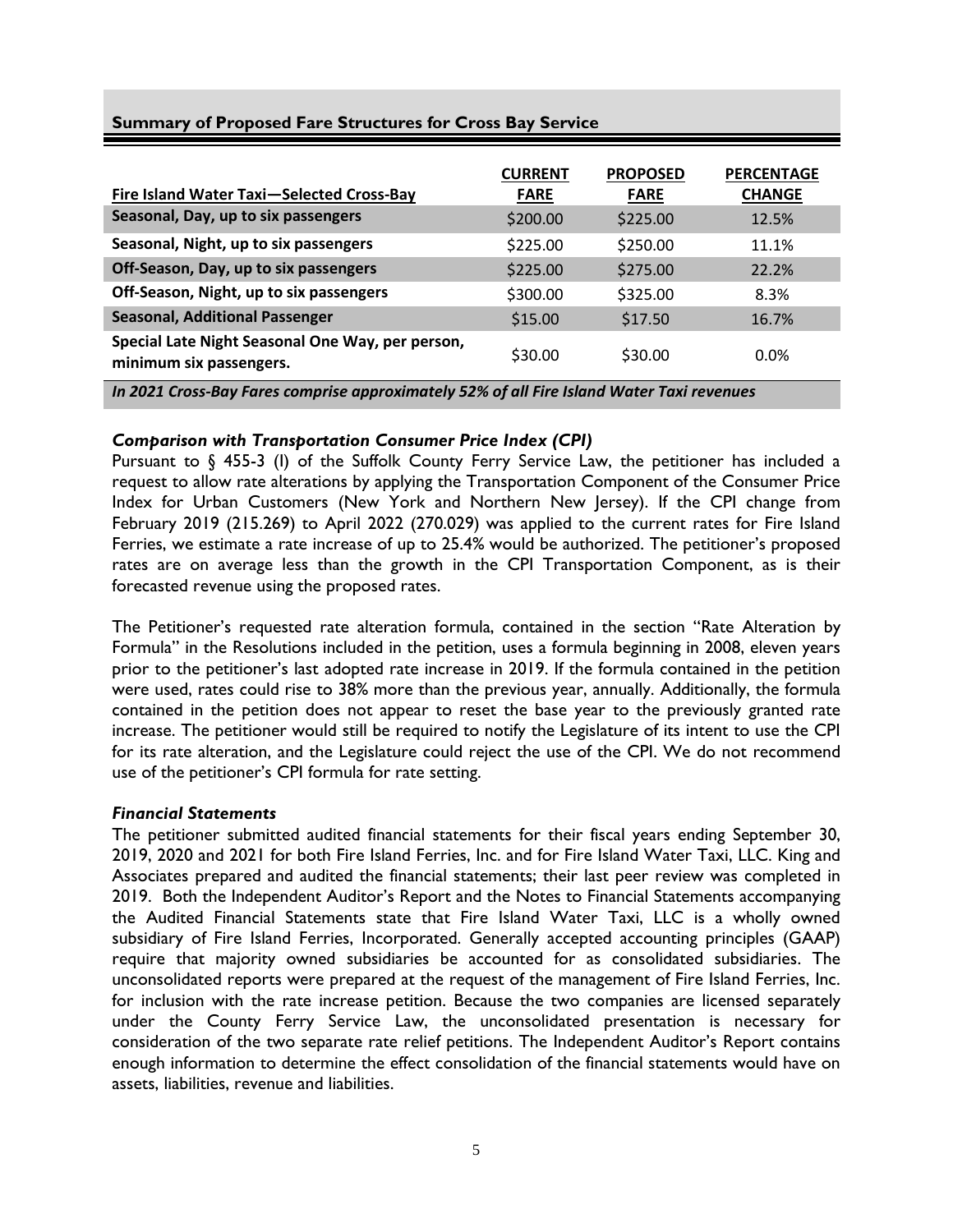Financial forecasts presented in this report are based on assumptions of future events and should not be construed as facts. During our review, we analyzed additional information we considered necessary and appropriate in evaluating the assumptions used in these forecasts. Future events may favorably or unfavorably affect the assumptions. Therefore, the actual results achieved during the forecasted fiscal year may vary from the forecasted results.

Fire Island Ferries, Inc. experienced a loss in 2020 and minimal operating profit in 2021; however, the business appears to be in overall "good health", based on their current ratio and their cash on hand. The 2021 profit is due almost entirely to the forgiveness of its PPP loan of approximately \$700,000 and grant income of \$500,000.

Fire Island Water Taxi was profitable in both 2020 and 2021; however, the 2021 profit was due to the forgiveness of a PPP loan. The operating revenue was slightly higher in 2020 than 2019, reflecting a customer preference for smaller less crowded vessels during the pandemic.

Fire Island Ferries' cost of operations increased by 7.1% from 2019 to 2021. The largest cost drivers are salaries, rent, property taxes, and fuel. The cost of operations for Fire Island Water Taxi, LLC increased 41.3% from 2019 to 2021, according to the financial statements and supplemental data provided by the petitioner; the most significant cost drivers appear to be increases in salaries, fuel, and repairs and maintenance. The increase in salaries conforms with the increase in the New York State Minimum Wage from 2019 to 2022.

# *Forecasts*

The petitioner provided expense and revenue forecasts for 2022 to support its rate increase request. The forecasts do not include 2020 data in its calculations because the pandemic made the year anomalous (as previously noted, 2020 is included in all financial reporting). Assuming current fares, Fire Island Ferries, Inc. and Fire Island Water Taxi, LLC project an operating loss in 2022. If the proposed rates are adopted, the company anticipates positive operating income of \$1,096,373 for the Ferry and \$211,096 for the Water Taxi.

The largest contributing factor to the forecasted growth in operating expenses is the 218% increase in the cost of diesel fuel for both companies. The cost for diesel fuel increased from an average cost of \$1.87 per gallon last year to \$5.94 per gallon in 2022, which is a projected increase of \$970,401. Based on US Energy Information Administration 5-year analysis, this is a reasonable estimate of diesel costs for 2022.

# *Cash Controls*

The controls in place during the previous three rate setting processes, in 2010, 2015 and 2019 are still in place for both corporate entities, and have been enhanced by the use of single ticket printing for most tickets. We reviewed the process with both the petitioner, King and Associates, and the petitioner's employees at the Bay Shore ticket terminal. BRO is satisfied that the previously approved procedures remain in place. Additionally, the expanded use of a mobile phone application to purchase tickets for both the Ferries and the Water Taxi has decreased the amount of cash transactions. The petitioner has continued to modernize its freight receiving procedures, and has enhanced accountability by establishing mobile offices at the freight docks, and by developing reporting to improve freight tracking on the Fire Island side.

# **Conclusion and Recommendation**

Our analyses of the two petitions for rate relief encompass several perspectives. Rates should reasonably reflect operation costs without being excessive and should provide sufficient revenue for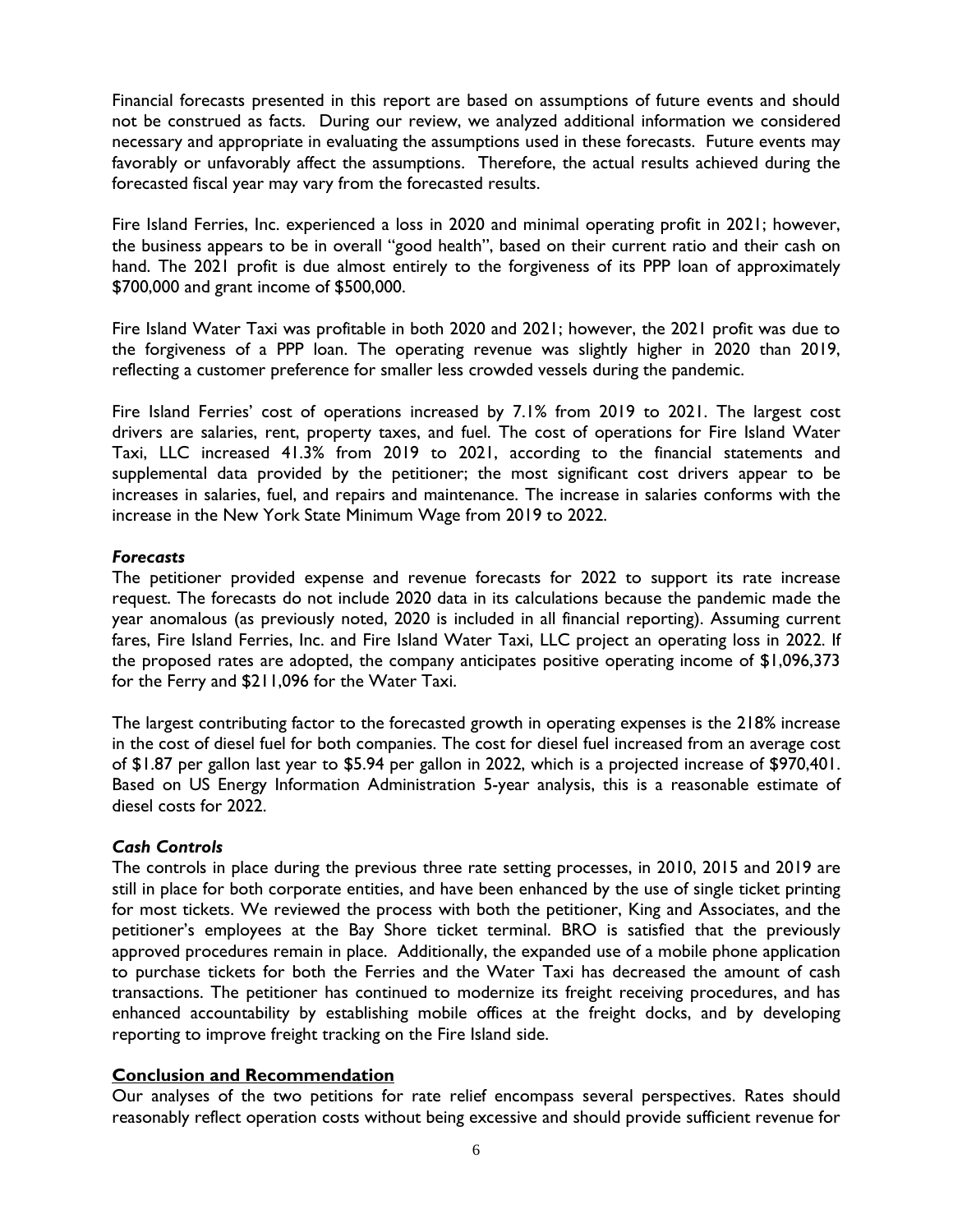the business to be a going concern. Based on the Certified Financial Statements and the supplementary information provided by the petitioner, Fire Island Ferries, Inc. had positive operating income in 2019, experienced a loss in 2020, and lower operating income in 2021. Fire Island Water Taxi had small positive operating incomes in 2019 and 2020, and an operating loss in 2021. Historically, Fire Island Ferries, Inc and Fire Island Water Taxi, LLC have petitioned the County for rate relief after an operating loss, usually every four years unless, as in 2022, exigent circumstances such as the rapid inflation of fuel costs dictate an earlier petition. The Fire Island Ferries, Inc. President stated during this rate approval process that the company would not have requested a rate increase this year if diesel fuel costs had not increased to the current price.

Fire Island Water Taxi has operated below the typical industry profit margin since the last rate increase. If consolidated, Fire Island Ferries would still have shown an operating loss in 2020. The low profit margins, operating losses, and the significant increase in the cost of fuel in 2022 indicate that a rate increase is reasonable. The unexpected increase in fuel costs may impact the companies' ability to operate if there is no rate increase; we therefore support the requested rate increase.

Our belief that the requested rates are sufficient to provide relief should not be interpreted as a belief that the requested relief is optimal. The proposed rate increases are based primarily on the assumption that fuel prices will remain at their current levels indefinitely. If fuel costs are below the petitioner's assumptions, the difference between the actual costs and the assumptions would be realized as gross profit. **The Legislature might therefore consider time-limiting the rate increase and/or requiring a rate review after the 2023 summer season.**

Suffolk County is unusual in its use of fully private companies for ferry service. Most ferries in the United States operate between public terminals along a public route, as either direct public services, components or a public benefit corporation, or contracted concessionaires. No Suffolk County ferry receives any public subsidy to its farebox revenues. Conversely, the County receives no direct revenues from the operation of these private concerns; no ferry company in Suffolk County pays sales and use tax. Although the ferries in the County are run to a significant public benefit, the proprietors of these companies bear all the risk. The petitioner has demonstrated a consistent ability to operate in the public interest at a reasonable cost. The requested rate relief allows Fire Island Ferries, Inc., and its subsidiary, Fire Island Water Taxi, LLC, revenue growth to somewhat offset the anticipated increases in operating expenses due to increases in fuel and wage costs since their rate increases in 2019.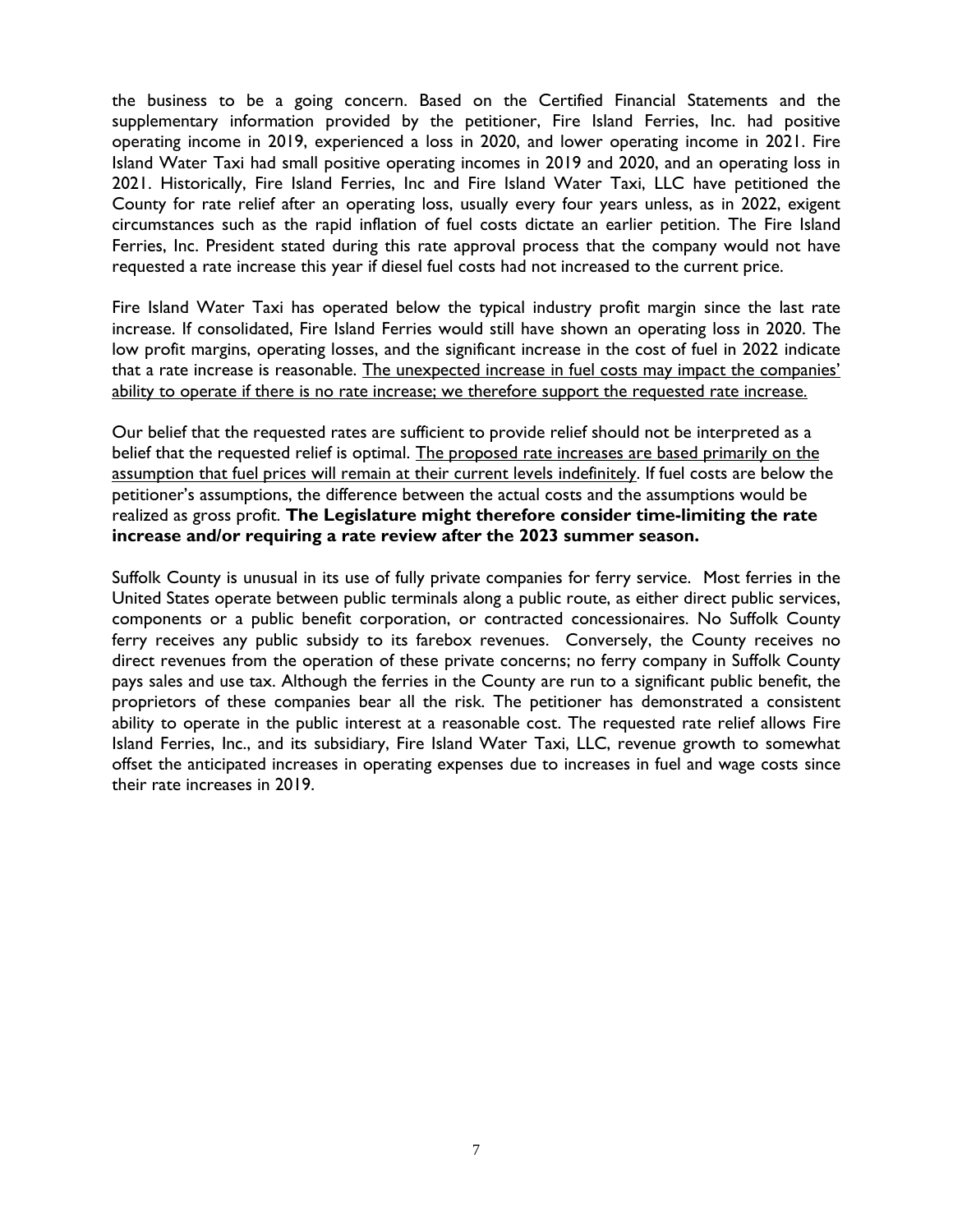|                                                                                      | <b>Current</b> | <b>Proposed</b> | %      |
|--------------------------------------------------------------------------------------|----------------|-----------------|--------|
| Fare Type (changes to Fare Type are underlined)                                      | Rate           | Rate            | Change |
| Adult One-Way                                                                        | \$11.00        | \$13.00         | 18%    |
| <b>Adult Round Trip</b>                                                              | \$21.00        | \$25.00         | 19%    |
| Adult Multiple trip tickets of not less than 20, nor more than 40                    | \$330.00       | \$442.00        | 34%    |
| trips, shall be 75% of the Adult One-Way Fare                                        |                |                 |        |
| Senior Citizens displaying Suffolk County a Senior Citizen Card.                     | \$10.00        | \$12.00         | 20%    |
| Handicapped Persons displaying a Suffolk County Handicapped                          |                |                 |        |
| <b>Card and Military Active Duty/VETERANS</b>                                        |                |                 |        |
| Children between the ages of two (2) twelve (12) and dogs One-                       | \$6.00         | \$7.00          | 17%    |
| Way shall be one-half Adult One-Way fare                                             |                |                 |        |
| Children between the ages of two (2) twelve (12) and dogs                            | \$11.00        | \$13.00         | 19%    |
| Round-trip tickets shall be<br>No Charge for Infants (under 2 years old)             |                |                 |        |
| Children multiple trip tickets of not less than 20 nor more than                     |                |                 |        |
| 40 trips shall be 35% of the Adult One-Way fare. No charge for                       |                |                 |        |
| infants (under 2 years old).                                                         |                |                 |        |
| Children multiple trip tickets of not less than 20 nor more than                     | \$140.00       | \$221.00        | 58%    |
| 40 trips shall be 50% of the Adult Multiple trip ticket book. No                     |                |                 |        |
| charge for infants (under 2 years old).                                              |                |                 |        |
| Petitioner shall be entitled to charge a surcharge for any tickets                   | \$0.25         | \$1.00          | 300%   |
| sold on its vessels where the terminal of departure ticket office                    |                |                 |        |
| was open not less than 10 minutes prior to scheduled departure.                      |                |                 |        |
| A special one-way adult fare from Fire Island departing at or                        | \$20.00        | \$25.00         | 25%    |
| later than 1:00 AM (not currently scheduled)                                         |                |                 |        |
| Restricted Fire Island workers book for Monday through Friday                        | \$260.00       | \$350.00        | 35%    |
| only (departing at approximately 7:00 AM to Fire Island and 4:30                     |                |                 |        |
| PM to Bay Shore). Restricted purchase at the Bay Shore main                          |                |                 |        |
| office only. Sold in books of forty only. Restricted exclusively for                 |                |                 |        |
| workers traveling to their principal place of employment on Fire                     |                |                 |        |
| Island during the off season (excludes Summer Schedule)                              |                |                 |        |
| Petitioner shall be entitled to a minimum charge for passengers                      | \$6.00         | \$7.00          | 17%    |
| with shopping carts, luggage carriers and excessive baggage                          |                |                 |        |
| Petitioner shall be entitled to change a processing fee for tickets                  | Not to         | Not to          | 14%    |
| purchased using Petitioner mobile application                                        | exceed         | exceed          |        |
| Adult Lateral Service between any two points not to exceed 150% of one-way fare.     | 3.5%           | 3.99%           |        |
| Child Lateral Service between any two points not to exceed 75% of Adult one-way fare |                |                 |        |
|                                                                                      |                |                 |        |
| Villages and other bulk ticket book sales (40 Ticket Books)                          |                |                 |        |
| Ocean Beach* (2022-2023 season)                                                      | \$247.50       | \$331.50        | 34%    |
| Ocean Beach* (2023-2024 season)                                                      | N/A            | \$380.35        | 15%    |
| Saltaire                                                                             | \$331.50       | \$408.85        | 23%    |
| All Other Villages/ Organizations                                                    | \$331.50       | \$408.85        | 23%    |

# **Appendix A—Proposed 2022 Rates for Fire Island Ferry**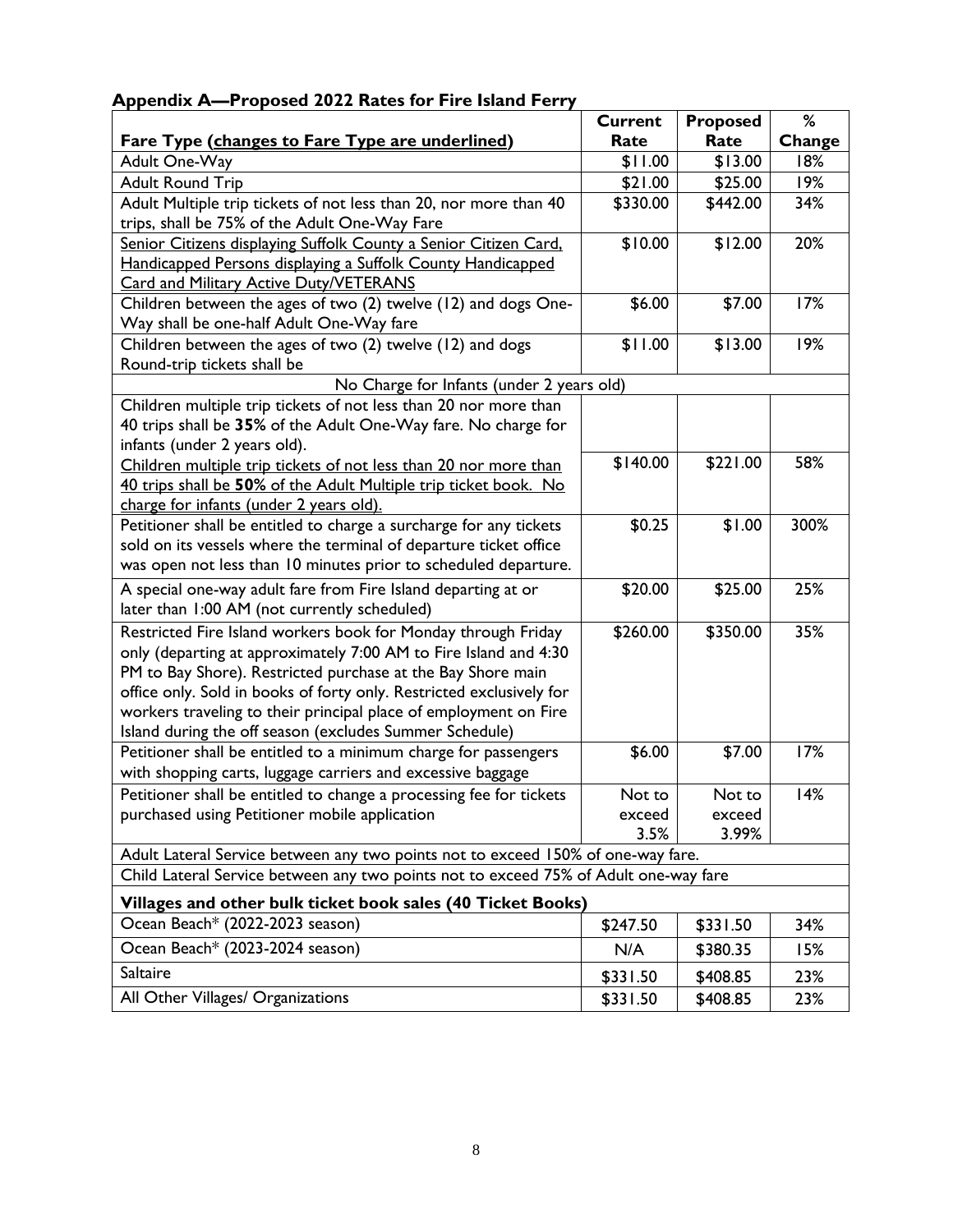| <b>FIRE ISLAND FERRY PROPOSED 2022 RATES</b>      |                |                 |                          |
|---------------------------------------------------|----------------|-----------------|--------------------------|
| <u>Freight</u>                                    |                |                 |                          |
| <b>ITEM</b>                                       | <b>Current</b> | <b>Proposed</b> | <b>Percentage Change</b> |
| <b>Dishwasher</b>                                 | \$13.00        | \$14.30         | 10%                      |
| Dryer                                             | \$14.00        | \$15.40         | 10%                      |
| Refrigerator/Freezer, residential                 | \$32.50        | \$35.75         | 10%                      |
| Refrigerator/Freezer, commercial                  | \$55.00        | \$60.50         | 10%                      |
| Refrigerator/Freezer, small                       | \$10.00        | \$11.00         | 10%                      |
| Microwave oven                                    | \$7.50         | \$8.25          | 10%                      |
| Range                                             | \$18.75        | \$20.65         | 10%                      |
| <b>Range top</b>                                  | \$5.50         | \$6.05          | 10%                      |
| <b>Walk-in box</b>                                | \$125.00       | \$137.50        | 10%                      |
| Washer                                            | \$18.75        | \$18.75         | 0%                       |
| <b>Bush per foot</b>                              | \$1.00         | \$1.10          | 10%                      |
| Chain saw                                         | \$3.50         | \$3.85          | 10%                      |
| 25-50 lbs. bag                                    | \$1.45         | \$1.60          | 10%                      |
| 75-80 lbs. bag                                    | \$2.50         | \$2.75          | 10%                      |
| 100 lbs. bag                                      | \$3.00         | \$3.30          | 10%                      |
| Flat of plants or flowers                         | \$2.00         | \$2.20          | 10%                      |
| Hay, bale                                         | \$2.50         | \$2.75          | 10%                      |
| <b>Mower</b>                                      | \$6.00         | \$6.60          | 10%                      |
| Peat moss                                         | \$3.00         | \$3.30          | 10%                      |
| Table saw                                         | \$12.00        | \$13.20         | 10%                      |
| <b>Tree PER FOOT</b>                              | \$4.00         | \$4.40          | 10%                      |
| Gas cylinder, lg (CO2, Acetylene, O2)             | \$8.50         | \$9.35          | 10%                      |
| Gas cylinder, small (CO2, propane, 5 gal.<br>gas) | \$6.00         | \$6.60          | 10%                      |
| Propane cylinder, 100 lbs.                        | \$9.00         | \$9.90          | 10%                      |
| <b>Bottles/cans case</b>                          | \$1.20         | \$1.30          | 8%                       |
| deposit case return                               | \$0.60         | \$0.70          | 17%                      |
| Beer Keg w/return                                 | \$8.50         | \$9.35          | 10%                      |
| Bread or cake, box or bag                         | \$1.25         | \$1.40          | 12%                      |
| Cigs, case of cigarettes                          | \$2.50         | \$2.75          | 10%                      |
| Cones, carton                                     | \$1.50         | \$1.65          | 10%                      |
| Dairy products, per piece                         | \$1.10         | \$1.20          | 9%                       |
| Fish, carton, bag or bushel                       | \$2.60         | \$2.90          | 12%                      |
| Frozen food, per carton                           | \$0.85         | \$0.95          | 12%                      |
| Groceries, per carton, bulk                       | \$1.10         | \$1.20          | 9%                       |
| IC, ctn ice cream                                 | \$5.00         | \$5.50          | 10%                      |
| Liquor, case Personal                             | \$3.40         | \$4.00          | 18%                      |
| Liquor, case Commercial                           | \$3.40         | \$3.85          | 13%                      |
| Meat                                              | \$2.50         | \$2.75          | 10%                      |
| Milk, case w/return                               | \$1.35         | \$1.50          | 11%                      |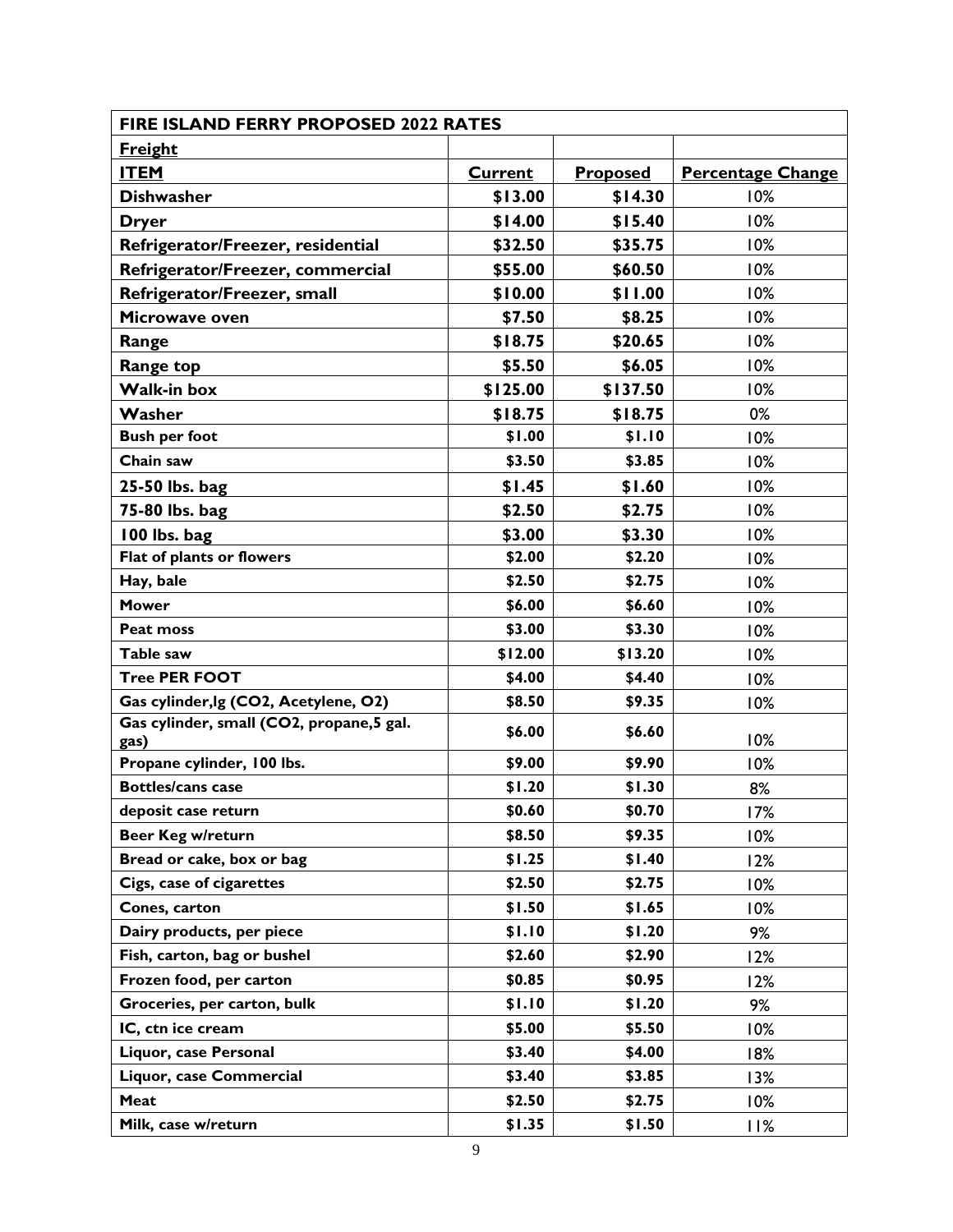| <b>FIRE ISLAND FERRY PROPOSED 2022 RATES</b>    |                |          |                          |
|-------------------------------------------------|----------------|----------|--------------------------|
| <b>Freight</b>                                  |                |          |                          |
| <b>ITEM</b>                                     | <b>Current</b> | Proposed | <b>Percentage Change</b> |
| Papers, mags                                    | \$1.30         | \$1.50   | 15%                      |
| Soda BIB                                        | \$2.75         | \$3.00   | 9%                       |
| Vegetables & produce, ctn                       | \$1.20         | \$1.35   | 13%                      |
| Water, 5-gal. bottle water                      | \$6.00         | \$6.60   | 10%                      |
| Hardware, package or cart                       | \$2.25         | \$2.50   | 11%                      |
| Paint, case                                     | \$2.75         | \$3.00   | 9%                       |
| Paint, 5-gallon pail                            | \$6.00         | \$6.60   | 10%                      |
| Bricks, per 100 weight                          | \$5.00         | \$5.50   | 10%                      |
| Cement, bag                                     | \$3.00         | \$3.30   | 10%                      |
| Cement block, 8" std. or                        | \$0.80         | \$0.90   | 13%                      |
| Cement block, 12" std.                          | \$1.25         | \$1.40   | 12%                      |
| Cement covers, 5' x 2'                          | \$19.50        | \$21.50  | 10%                      |
| <b>Cement mixer</b>                             | \$15.00        | \$16.50  | 10%                      |
| Clay (tennis court), bag                        | \$2.00         | \$2.20   | 10%                      |
| <b>Combo &amp; exterior Prehung</b>             | \$15.00        | \$18.00  | 20%                      |
| <b>Interior &amp; louver Prehung</b>            | \$10.00        | \$12.00  | 20%                      |
| slab                                            | \$8.50         | \$10.20  | 20%                      |
| Sliding glass set                               | \$20.00        | \$24.00  | 20%                      |
| <b>Flagstone PER HUNDRED WEIGHT</b>             | \$5.00         | \$5.50   | 10%                      |
| Glass, minimum per piece                        | \$7.00         | \$7.70   | 10%                      |
| Insulation, single roll                         | \$2.50         | \$3.00   | 20%                      |
| <b>Ladder PER FOOT</b>                          | \$1.00         | \$1.10   | 10%                      |
| Lath, 2' x 8' wire                              | \$1.25         | \$1.50   | 20%                      |
| Leader/gutter piece or bundle PER FOOT          | \$1.00         | \$1.20   | 20%                      |
| LUMBER, per 1000 bd. ft.                        | \$69.00        | \$83.00  | 20%                      |
| LUMBER, CCA, TREX, AZEK per 1000<br>bd.ft.      | \$96.26        | \$115.50 | 20%                      |
| LUMBER, lengths over 16', add                   | \$13.17        | \$15.80  | 20%                      |
| LUMBER, minimum order                           | \$2.75         | \$3.00   | 9%                       |
| Molding, bundle, per foot                       | \$5.00         | \$6.00   | 20%                      |
| Nails, 50 lbs. box                              | \$2.75         | \$3.00   | 9%                       |
| Plywood, 4' x 8' sheet                          | \$1.50         | \$1.80   | 20%                      |
| Plywood, 4' x 9' sheet                          | \$2.00         | \$2.40   | 20%                      |
| Plywood, 4' x 10' sheet                         | \$2.25         | \$2.70   | 20%                      |
| Poles (treated) PER FOOT                        | \$1.25         | \$1.50   | 20%                      |
| Roofing, roll or split sheet                    | \$2.00         | \$2.40   | 20%                      |
| Scaffold, stages, jacks PER FOOT with<br>return | \$2.25         | \$2.50   | 11%                      |
| <b>Screens</b>                                  | \$2.25         | \$2.50   | 11%                      |
| Sheetrock, 4' x 8' sheet                        | \$2.00         | \$2.40   | 20%                      |
| Sheetrock, 4' x 10' sheet                       | \$2.30         | \$2.55   | 11%                      |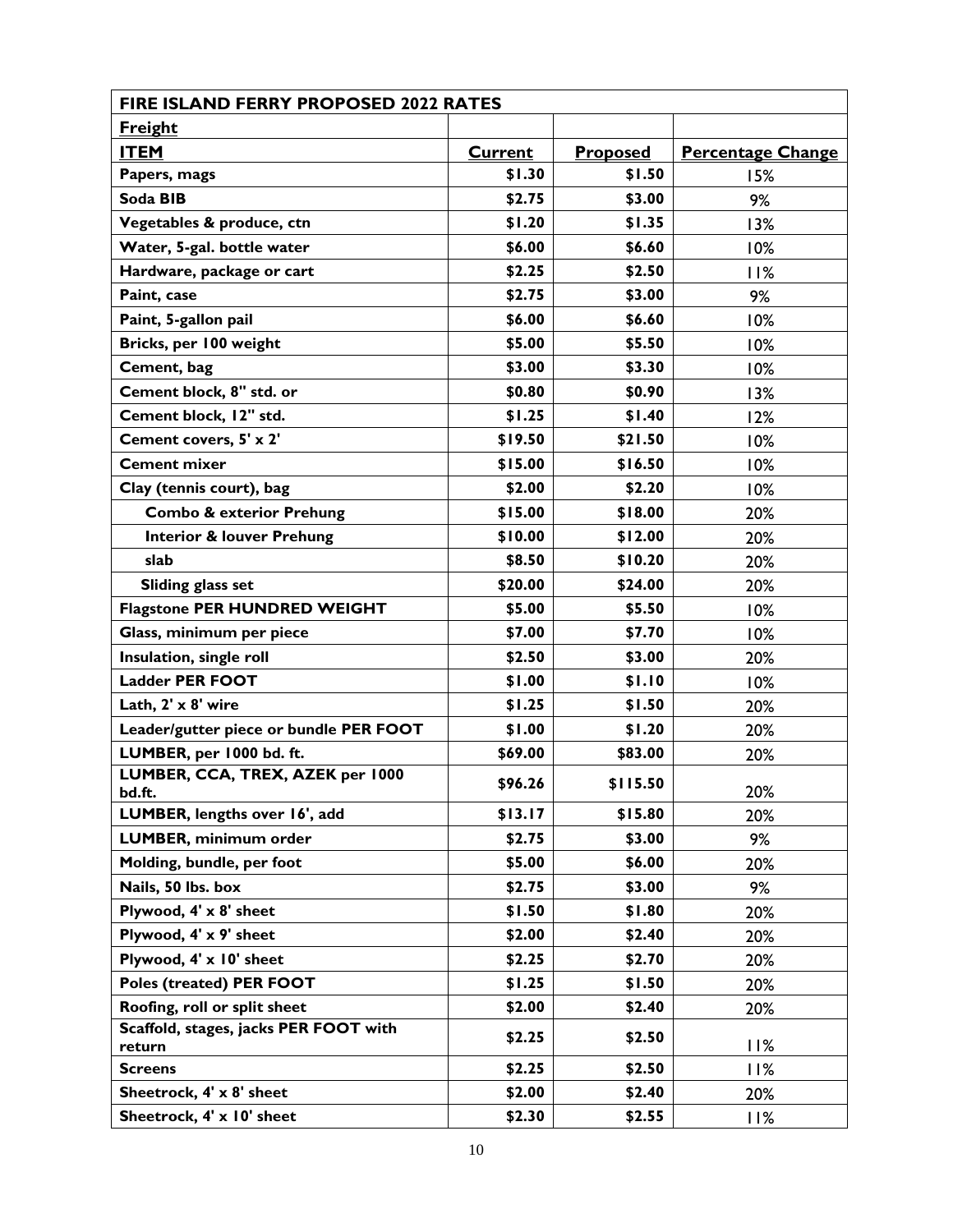| <b>FIRE ISLAND FERRY PROPOSED 2022 RATES</b> |                |                 |                          |
|----------------------------------------------|----------------|-----------------|--------------------------|
| Freight                                      |                |                 |                          |
| <b>ITEM</b>                                  | <b>Current</b> | <b>Proposed</b> | <b>Percentage Change</b> |
| Sheetrock, 4' x 12' sheet                    | \$2.75         | \$3.30          | 20%                      |
| Shingles, all types, per                     | \$2.25         | \$2.50          | 11%                      |
| Siding break w/return                        | \$25.00        | \$27.50         | 10%                      |
| Skylight, minimum                            | \$5.00         | \$6.00          | 20%                      |
| Slate, per piece, bulk                       | \$1.15         | \$1.30          | 13%                      |
| Snow fence, 50' roll                         | \$5.00         | \$5.50          | 10%                      |
| Snow fence posts, bdl. Of                    | \$2.75         | \$3.00          | 9%                       |
| Split rail fence, per piece                  | \$1.35         | \$1.50          | 11%                      |
| Stockade fence, 6' x 8' s                    | \$8.00         | \$9.60          | 20%                      |
| Styrofoam, 4' x 8' sheet                     | \$1.45         | \$1.75          | 21%                      |
| <b>Tile carton</b>                           | \$2.75         | \$3.30          | 20%                      |
| <b>Windows, MINIMUM</b>                      | \$7.00         | \$8.40          | 20%                      |
| <b>Boiler</b>                                | \$25.00        | \$27.50         | 10%                      |
| <b>Cast iron fittings</b>                    | \$2.00         | \$2.20          | 10%                      |
| Fire hydrant                                 | \$30.00        | \$33.00         | 10%                      |
| Pipe bdl. (CI, Cu, PVC, galv. Pex), per foot | \$1.10         | \$1.20          | 9%                       |
| <b>Shower base</b>                           | \$7.50         | \$8.25          | 10%                      |
| <b>Shower door</b>                           | \$10.00        | \$11.00         | 10%                      |
| Shower unit, fiberglass                      | \$35.00        | \$38.50         | 10%                      |
| Tank, steel or fbgl, per 100 gal.            | \$15.00        | \$16.50         | 10%                      |
| Tub, C.I.                                    | \$27.50        | \$30.25         | 10%                      |
| Tub, steel or fbgls.                         | \$15.00        | \$16.50         | 10%                      |
| Tub, complete fbgls. Unit                    | \$45.00        | \$49.50         | 10%                      |
| Water heater, per 10 gals                    | \$2.60         | \$2.90          | 12%                      |
| Chair (folding, dining, picnic, etc.)        | \$3.00         | \$3.30          | 10%                      |
| Chaise                                       | \$8.00         | \$8.80          | 10%                      |
| <b>Twin Mattress/Box spring</b>              | \$6.00         | \$6.60          | 10%                      |
| <b>Double Mattress/Box spring</b>            | \$10.00        | \$11.00         | 10%                      |
| <b>Queen Mattress/Box spring</b>             | \$15.00        | \$16.50         | 10%                      |
| <b>King Mattress/Box spring</b>              | \$25.00        | \$27.50         | 10%                      |
| <b>Dresser</b>                               | \$3.72         | \$4.10          | 10%                      |
| <b>Hutch</b>                                 | \$15.00        | \$16.50         | 10%                      |
| Love seat                                    | \$17.50        | \$19.25         | 10%                      |
| <b>Recliner/ Armchair</b>                    | \$10.00        | \$11.00         | 10%                      |
| Rug, carpet or padding, roll per foot        | \$2.50         | \$2.75          | 10%                      |
| Sofa                                         | \$30.00        | \$33.00         | 10%                      |
| Sofa, convertible                            | \$50.00        | \$55.00         | 10%                      |
| <b>Table</b>                                 | \$10.00        | \$11.00         | 10%                      |
| TV set, boxed                                | \$12.00        | \$13.20         | 10%                      |
| Air conditioner                              | \$7.50         | \$8.25          | 10%                      |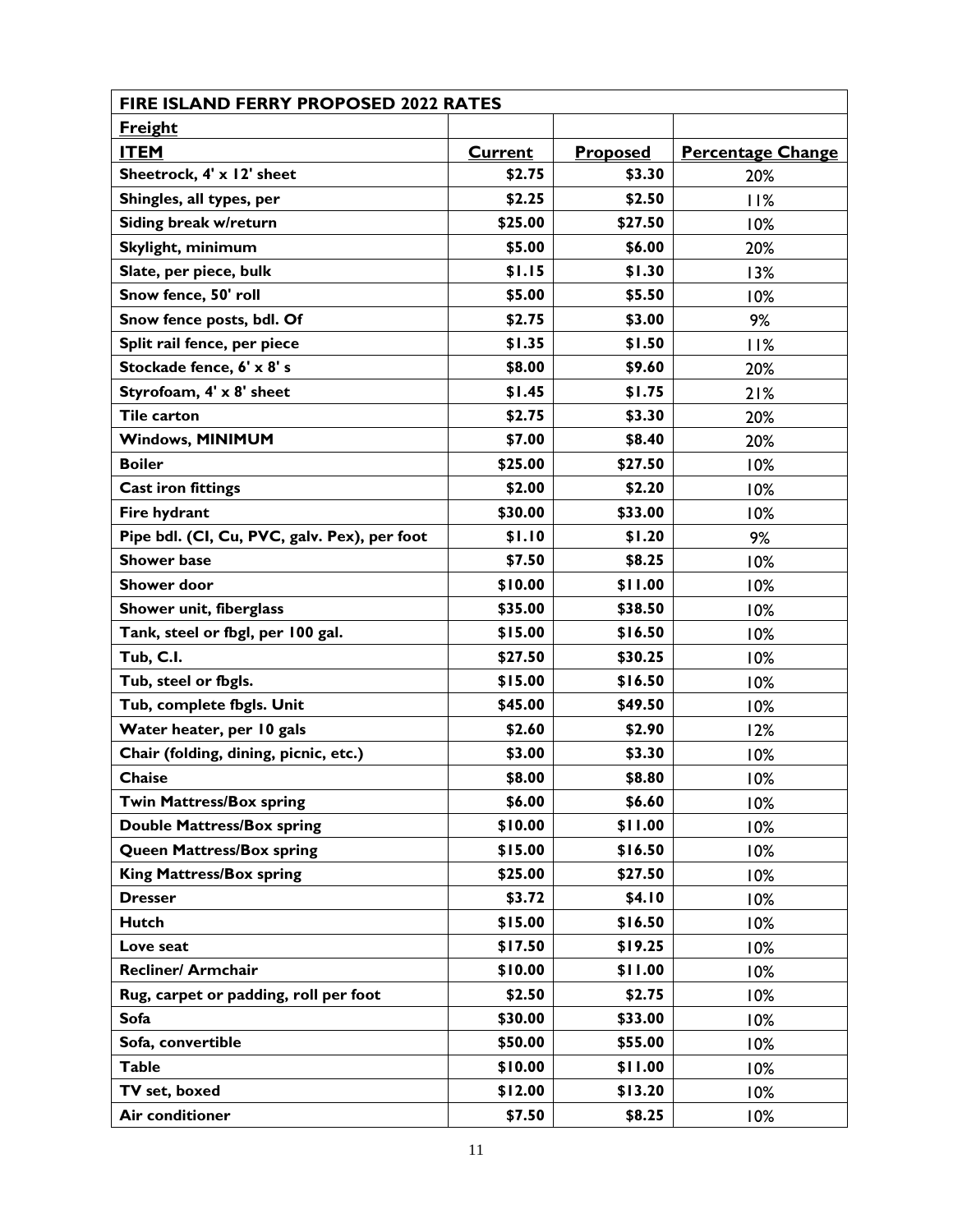| <b>FIRE ISLAND FERRY PROPOSED 2022 RATES</b>                                                                                                                                  |                |                 |                          |
|-------------------------------------------------------------------------------------------------------------------------------------------------------------------------------|----------------|-----------------|--------------------------|
| <b>Freight</b>                                                                                                                                                                |                |                 |                          |
| <b>ITEM</b>                                                                                                                                                                   | <b>Current</b> | <b>Proposed</b> | <b>Percentage Change</b> |
| Arcade/Video game                                                                                                                                                             | \$25.00        | \$27.50         | 10%                      |
| Battery, std. size                                                                                                                                                            | \$5.00         | \$5.50          | 10%                      |
| <b>Bicycle</b>                                                                                                                                                                | \$6.50         | \$7.00          | 8%                       |
| Bicycle, carton, bulk                                                                                                                                                         | \$5.00         | \$6.00          | 20%                      |
| Cash register                                                                                                                                                                 | \$8.00         | \$10.00         | 25%                      |
| Carton, minimum                                                                                                                                                               | \$2.75         | \$3.00          | 9%                       |
| Copy machine                                                                                                                                                                  | \$10.00        | \$11.00         | 10%                      |
| Fire extinguisher, return included                                                                                                                                            | \$2.75         | \$3.00          | 9%                       |
| Laundry, bag or bundle, w/return                                                                                                                                              | \$5.00         | \$5.50          | 10%                      |
| Motor, outboard                                                                                                                                                               | \$20.00        | \$22.00         | 10%                      |
| <b>Paddleboard</b>                                                                                                                                                            | \$25.00        | \$27.50         | 10%                      |
| Pool table                                                                                                                                                                    | \$35.00        | \$50.00         | 43%                      |
| Sunfish sailboat                                                                                                                                                              | \$50.00        | \$55.00         | 10%                      |
| Surfboard per ft                                                                                                                                                              | \$1.00         | \$1.10          | 10%                      |
| Wagon, empty                                                                                                                                                                  | \$5.00         | \$5.50          | 10%                      |
| Windsurfer                                                                                                                                                                    | \$30.00        | \$33.00         | 10%                      |
| Cushman, Kawasaki, Polaris, Ranger                                                                                                                                            | \$55.00        | \$60.50         | 10%                      |
| Golf cart                                                                                                                                                                     | \$45.00        | \$49.50         | 10%                      |
| Vehicle (minimum)                                                                                                                                                             | \$200.00       | \$240.00        | 20%                      |
| Vehicles not in operating condition, add to<br>price                                                                                                                          | \$50.00        | \$55.00         | 10%                      |
| Golf Cart - not running - additional                                                                                                                                          | \$17.50        | \$19.25         | 10%                      |
| <b>Price Includes Vessel and Coast Guard</b><br>mandated crew for a maximum of 6<br>hours - including round trip loading,<br>sailing and unloading time. (NO<br><b>CRANE)</b> | \$1,500.00     | \$1,500.00      | 0%                       |
| Same as above (CRANE)                                                                                                                                                         | \$1,800.00     | \$1,800.00      | 0%                       |
| 2nd RT within the 6 hrs is an additional<br>(NO CRANE)                                                                                                                        | \$350.00       | \$350.00        | 0%                       |
| 2nd RT within the 6 hrs is an additional<br>(NO CRANE)                                                                                                                        | \$450.00       | \$450.00        | 0%                       |
| Overtime after 6 hr period, per hour or<br>any part thereof                                                                                                                   | \$300.00       | \$300.00        | 0%                       |
| Each additional crew needed for loading<br>and unloading in a 6 hr period                                                                                                     | \$300.00       | \$300.00        | 0%                       |
| Forklift Rental with operator - first hour                                                                                                                                    | \$250.00       | \$250.00        | 0%                       |
| additional hour                                                                                                                                                               | \$125.00       | \$125.00        | 0%                       |
| \$5.00 per hundredweight (100 lb)                                                                                                                                             | \$5.00         | \$5.50          | 10%                      |
| Minimum charge                                                                                                                                                                | \$2.75         | \$3.00          | 9%                       |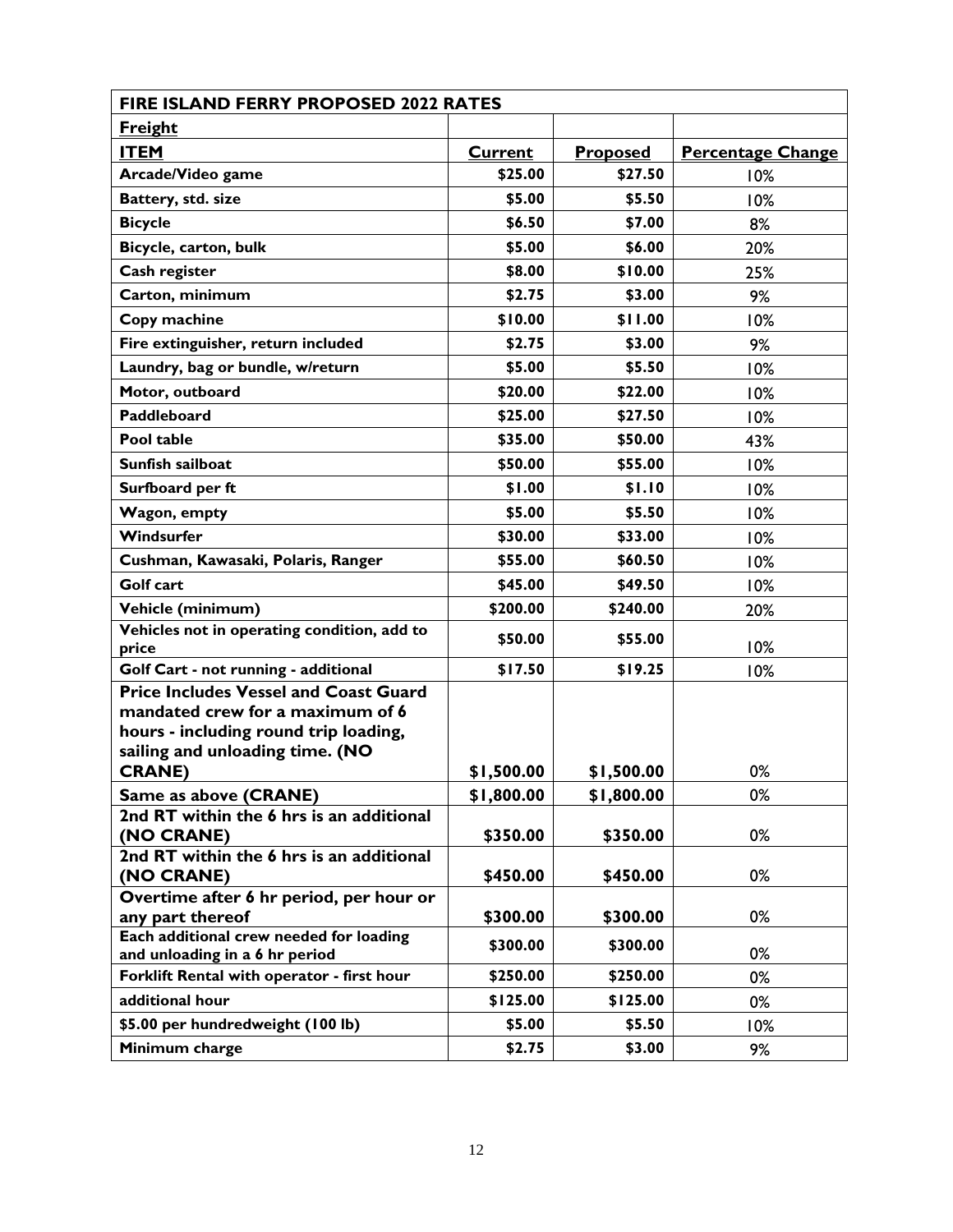| ⋚<br>g<br>BB        | ຘ<br>ခ္က<br>ς,<br>ခ္တ<br>Š, | ន្ល<br><b>S</b><br>ຘ<br>Š,<br>ິສ<br><b>S</b><br>႙ | ္က<br><b>S</b><br>ခ္က<br>U)<br>န္က<br>Ŝ,<br>႙ | ន្ល<br><b>S</b><br>႙<br>s,<br>႙<br>Š,<br>వ్గ | ႙<br>Ś,<br>န္က<br>S<br>ສ<br>S<br>ຘ | ິສ<br>s,<br>္က<br>s,<br>æ<br>Š,<br>္က | 28<br>s,<br>28<br><b>S</b><br>27<br>S,<br>27 | $\mathbf{z}^{\mathbf{z}}$<br>Š,<br>28<br>$\bullet$<br>27<br>Ś,<br>27 | 27<br>$\bullet$<br>77<br>s,<br>26<br>ທີ<br>26 | 27<br>Ś,<br>\$27<br>\$26<br>526 | 24<br><b>S</b><br>24<br>÷,<br>21<br>s, | ನ<br>S<br>ដ<br><b>S</b><br>$\frac{8}{1}$<br>S,<br>엮 | ನ<br>s,<br>521<br>13<br>ΰņ,<br>IJ | ನ<br>Š,<br><u>ដ</u><br>$\bullet$<br><u>ដ</u><br>$\bullet$ | 21<br>Š<br>ನ<br>ာ<br><u>ភ</u> | ನ<br>Šν.<br>21<br>ທ<br><u>ដ</u> | ដ<br>Š,<br><u>ដ</u><br>s,<br><u>ដ</u> |                                                                        |
|---------------------|-----------------------------|---------------------------------------------------|-----------------------------------------------|----------------------------------------------|------------------------------------|---------------------------------------|----------------------------------------------|----------------------------------------------------------------------|-----------------------------------------------|---------------------------------|----------------------------------------|-----------------------------------------------------|-----------------------------------|-----------------------------------------------------------|-------------------------------|---------------------------------|---------------------------------------|------------------------------------------------------------------------|
| ⋚<br>SNEN<br>Al     | 530<br>23<br>s              | Š,<br>23<br>m                                     | Š,<br>21<br>ဖာ                                | S,<br>ನ<br>s,                                | <b>S</b><br>g<br>n                 | s,<br>9<br>n.                         | $\bullet$<br>ဌာ<br>n                         | Ŝ,<br>9<br>s                                                         | s,<br>IJ<br>∽                                 | 17<br>÷,                        | 521<br>2<br>・                          | $\mathbf{v}$<br>თ<br>S                              | s,                                | 3)<br>ທ                                                   | S,<br>13<br>∽                 | <b>S</b><br>ដ<br>s              | S.<br>21<br>Ş                         | t Beach, Davis Park, Watch Hill CALL FOR SERVICE with 2 PERSON MINIMUM |
| ပ္ပ                 | \$23                        | Z<br><b>S</b>                                     | ភ្ន                                           | 91<br>ა                                      | 518                                | $\mathbf{a}$<br><u>ှ</u>              | 517                                          | 517                                                                  | H<br><b>un</b>                                | <u>្អ</u><br>S,                 | $\mathbf{r}$<br>s,                     |                                                     | ō<br>ပာ                           | 518                                                       | 518                           | <u>ដ</u><br>ທ                   | <u>ដ</u><br>Š.                        |                                                                        |
| 풊                   | 91<br>2                     | g<br>s,                                           | g<br><b>S</b>                                 | <b>S17</b>                                   | IJ<br>S,                           | E<br>s,                               | \$15                                         | 513                                                                  | 13<br>S,                                      | H<br>S,                         |                                        | <b>디</b>                                            | 512                               | 521                                                       | <b>Z21</b>                    | 24<br>s,                        | 24<br>Š,                              |                                                                        |
| <b>POW</b>          | 51<br>51                    | <u>្អុ</u><br>ŠΩ,                                 | 15<br>s,                                      | 13<br>÷,                                     | ဌ<br>S                             | 3<br><b>ی</b>                         | g<br>$\bullet$                               | $\mathbf{a}$<br>s,                                                   | $\mathbf{a}$<br>s,                            |                                 | 513                                    | 515<br>Ն                                            | 517                               | 926                                                       | \$26                          | \$27                            | 27<br>ς,                              |                                                                        |
| <b>OBD</b>          | 515                         | 15<br>U)                                          | 19<br>S)                                      | $\frac{3}{2}$                                | 513                                | $\mathbf{u}$<br>s,                    | m<br>s                                       | $\mathbf{a}$<br>$\bullet$                                            |                                               | ន<br>S,                         | 53<br>s,                               | \$15                                                | 17<br>s,                          | \$ 26                                                     | \$26                          | 27<br>$\bullet$                 | 27<br>υ,                              |                                                                        |
| ັດ                  | 515                         | 15<br>Š,                                          | ក្ដ<br>S                                      | 3)<br>S,                                     | 513                                | $\mathbf{u}$<br>S                     | $\mathbf{a}$<br>s,                           |                                                                      | $\mathbf{a}$<br>$\bullet$                     | $\mathbf{a}$<br><sub>S</sub>    | 3<br>$\bullet$                         | <b>SI7</b>                                          | $\mathbf{a}$<br>ς,                | 27<br>$\bullet$                                           | 21<br>$\bullet$               | 28<br>Ś                         | 23<br>$\bullet$                       |                                                                        |
| 8O                  | 513                         | \$13                                              | B<br>ς,                                       | $\frac{11}{2}$                               | $\frac{11}{2}$                     | თ<br>o.                               |                                              | $\mathbf{a}$<br>S,                                                   | g,<br>ာ                                       | $\mathbf{a}$<br><b>S</b>        | $\mathbf{5}$<br>S                      | <b>CTS</b>                                          | $\mathbf{a}$<br>S                 | 27<br><b>S</b>                                            | 27<br><b>S</b>                | $\mathbf{\hat{z}}$<br>S         | 28<br>᠊ᡃ                              |                                                                        |
| <b>ATL</b>          | 13<br>s,                    | $\mathbf{1}$<br>.<br>م                            | $\mathbf{u}$<br>s,                            | $\mathbf{a}$<br>Š,                           | ຊ<br>$\bullet$                     |                                       | ō<br>S,                                      | 513                                                                  | 513                                           | <u>ដ</u><br><b>S</b>            | 15<br>S,                               | 91<br>0                                             | ဌ<br>S,                           | ္က<br>s,                                                  | ႙<br>S                        | ຘ<br>÷n,                        | ္က<br>o.                              |                                                                        |
| ŠΜ                  | 513                         | $\mathbf{1}$<br>Š,                                | $\mathbf{u}$<br>'n                            | ្ញ<br>S                                      |                                    | g<br>s,                               | $\mathbf{1}$<br>s,                           | H<br>s,                                                              | 513                                           | g<br>š,                         | IJ<br>Š,                               | 519                                                 | \$19                              | ສ<br>Ş                                                    | ౚ<br>s,                       | အ<br>s,                         | ႙<br>ပာ                               |                                                                        |
| 田                   | $\mathbf{a}$<br>U)          | 11<br>s,                                          | $\mathbf{r}$<br>$\bullet$                     |                                              | $\mathbf{a}$<br>s,                 | $\frac{0}{2}$                         | $\mathbf{r}$<br>÷,                           | ဌ<br>s,                                                              | E<br>$\bullet$                                | E3<br>$\bullet$                 | \$17                                   | 519                                                 | 521                               | ສ<br>$\bullet$                                            | ္က<br>$\bullet$               | ສ<br>Š                          | ន្ល<br><b>S</b>                       |                                                                        |
| НI<br>$\frac{1}{2}$ | 5<br>11                     | 0                                                 |                                               | è                                            | $\frac{11}{11}$                    | d<br>ہے<br>ج                          | m<br>نڊ<br>ص                                 | ഗ<br>ಈ<br>S                                                          | u۱                                            | <u>ທ</u>                        | <b>O</b><br>1<br>υ,                    | 1<br>نہ<br>ج                                        | <b>S 21</b>                       | ვ<br>ა                                                    | 0<br>ō<br>s,                  | 0<br>m<br>υ,                    | 0<br>m<br>s,                          |                                                                        |
| <u>g</u>            | 9<br>5<br>>                 |                                                   | 01<br>0                                       | 511                                          | <b>511</b>                         | $\frac{1}{11}$                        | $\frac{13}{13}$                              | 515<br>9                                                             | 515<br>9                                      | 515<br>0                        | 519                                    | <b>รี</b><br>21                                     | \$23                              | ດ<br>ທີ                                                   | ი<br>ო                        | 530<br>ა                        | თ<br>ა                                |                                                                        |
| E                   |                             | $\frac{0}{2}$                                     | $\frac{11}{2}$                                | 313                                          | $\frac{1}{3}$                      | $\frac{2}{3}$                         | $\frac{2}{3}$                                | $\frac{15}{15}$                                                      | 515<br>31                                     | $\frac{15}{3}$                  | $\frac{19}{2}$                         | $\frac{23}{3}$                                      | $\frac{23}{5}$                    | $\frac{1}{2}$                                             | $\frac{1}{30}$                | ი<br>თ<br>თ                     | ი<br>ა                                |                                                                        |
| Summer 2019         | Fl Lighthouse               | Kismet                                            | <u>Saltaire</u>                               | Fair Harbor                                  | Dunewood                           | <b>Atlantique</b>                     | Ocean Beach                                  | <b>Seaview</b>                                                       | <b>Ocean Bay Park</b>                         | Point O' Woods                  | <b>Sailors Haven</b>                   | <b>Cherry Grove</b>                                 | <b>Pines</b>                      | Water Island                                              | <b>Barrett</b>                | Davis Park                      | Watch Hill                            |                                                                        |

Senior/Handicap/Veterans Discount - \$1.00 off Adult Fare Freight - \$3 minimum per item, Bicycle - \$5 per Bike

Child (Under 12), Dog Rates - 50% Adult Fare Infants Under 2 years old - No Charge

Suffolk County Legislature Water Taxi Rates 2019 Adult One-Way Fares

13

#### **Appendix B—Lateral Rates for Fire Island Water Taxi Current Rates**